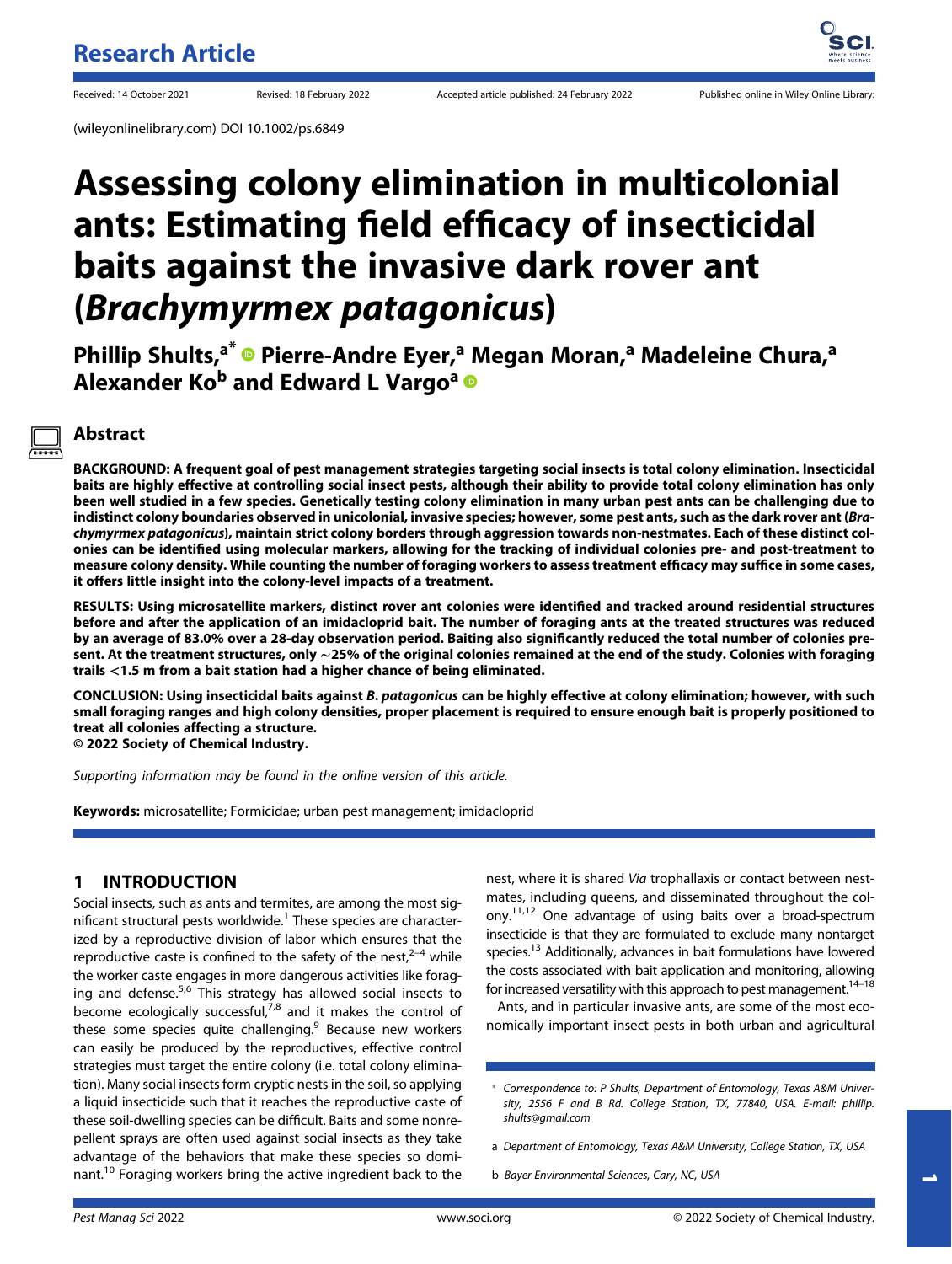settings.<sup>19,20</sup> Invasive ant species can substantially alter ecosystems by outcompeting native species or by facilitating the growth of other pest or invasive populations.<sup>21–23</sup> Consequently, a substantial amount of effort and resources is spent annually on the management and monitoring of pest ants.<sup>24-26</sup> Population density estimates, using food lures or counting foragers, are often carried out to assess treatment efficacy against ants<sup>27</sup>; however, these strategies provide no information regarding colony densities. Molecular markers, such as microsatellites, can be used to determine the colony identity of individual workers collected from the field. Microsatellite markers are short regions of repetitive DNA with a high level of genetic diversity well suited for kinship analyses. Workers belonging to the same colony are usually more related to each other than to workers from a different colony, thus the shared alleles among nestmates make them easily distinguishable from non-nestmates.28–<sup>30</sup> Regarding pest management, a sample of individuals collected during an initial infestation can be genetically analyzed to determine if subsequent infestations are due to a new or preexisting colony. Using microsatellites to monitor pest populations and assess the efficacy of management efforts has been well studied in subterranean termites $^{31-36}$ ; however, this method has not been widely applied in ant pests.<sup>37</sup>

The dark rover ant (Brachymyrmex patagonicus Mayr) is an invasive species from South America that has spread across most of the southern United States  $(US)^{38,39}$  and is continuing to invade new areas.40–<sup>42</sup> This species can utilize a wide range of environments,<sup>43</sup> especially disturbed habitats, and has become a relatively common nuisance pest inside urban structures.<sup>39</sup> Colonies feed on a variety of food sources,<sup>44</sup> although they are most commonly associated with sugary food sources such as extrafloral nectar and honeydew.39,45 Most colonies of B. patagonicus occupy a single nest and are predominantly headed by a single queen.<sup>38</sup> Colonies maintain strong nest-mate recognition and strict colony boundaries, with as many as 24 colonies coexisting at a single structure.<sup>46</sup> Pest management professionals commonly report reinfestations when treating structures for dark rover ants.<sup>47</sup> The high density of colonies of B. patagonicus, together with their multicolonial structure, calls into question how treatments impact colony densities around residential structures. By assessing management efforts at the colony level, it is possible to delve into the factors hampering proper control of this pest species.

Here, we measured both foraging worker activity and colony density of B. patagonicus around residential structures before and after the use of bait stations. For each residential structure, ant activity was assessed weekly using counts of foraging ants. Colony density was examined through the genetic assignment of foraging workers to individual colonies using microsatellite markers. With this method, we were able to illustrate the amount of pest pressure faced by each structure due to the high number of colonies present. Subsequently, by tracking the fate of each colony over the length of the study, we were able to measure the effects of baiting on colony density. Additionally, we investigated the correlation between colony elimination and the proximity of foraging trails to the bait stations.

# 2 METHODS

#### 2.1 Ant activity assessment and sample collection

Assessments of overall B. patagonicus activity were performed on 12 residential structures in the Bryan/College Station area, Texas, USA by counting the number of foraging workers. $48,49$  These assessments were made weekly, starting 1–3 days pre-treatment and then 7-, 14-, 21-, and 28-days post-treatment. To measure population densities, each structure was divided into four quadrants (Fig. S1). A single foraging trail of B. patagonicus was located in each quadrant and the total number of ants passing over a fixed point along the trail was recorded for 1 min. Only trails directly on the structure or in areas up to 1.5 m out (i.e. decks or flowerbeds) were counted. If multiple trails were identified in a quadrant, the most active trail was selected for data collection. If after 5 min of searching no trails were found, this quadrant was determined to have no ants present. Each selected trail in each quadrant was counted three times per assessment (with at least 5 min between readings) and the average of these counts was recorded as the trail density for this quadrant (Fig. S1). For each structure, the sum of the trail density counts for each structure was recorded as ant activity.

To measure the effect of baiting on colony densities, workers from all active foraging trails were sampled from each structure during the pre-treatment assessments as well as 28 days posttreatment. All walls and neighboring surfaces were exhaustively searched for foraging trails up to 3.0 m away from the structure. Collection locations were mapped for each structure to estimate the distance between foraging trails as well as their proximity to the closest bait station. For each collection, individuals were directly stored in 95% ethanol for subsequent genetic analyses to identify the number of unique colonies on each property. The presence of observable foraging trails was used as an indicator of the presence/absence of a colony. The comparison of colonies present pre- and post-treatment was used to estimate colony elimination and colony stability over time with and without baiting.

#### 2.2 Bait application

The pre-treatment ant activity assessments were used to randomly assign half of the houses to the control group (A–F) and half of the houses to the treatment group (G–L). Unfortunately, control structure E had to be discarded as an outside pest control company treated the structure during the trial. In the treatment group, four to six plastic Maxforce bait stations were installed around the structures with a minimum of 10–12 m between stations. When possible, stations were placed in the shade and in areas with a high number of foraging ants. Approximately 1.0 g of MaxForce Quantum Ant Gel Bait (active ingredient 0.03% imidacloprid; Bayer Environmental Science, Cary, NC, USA) was added to each station. All chemical applications were made following the manufacturer's instruction by a licensed Noncommercial Applicator (Texas Department of Agriculture License Number 0756973).

#### 2.3 Genetic procedures and analyses

To assign the ants collected during pre- and post-treatment to their colony of origin, genomic DNA was extracted from four to eight workers per trail. Extractions were performed using a modified Gentra Puregene method (Gentra Systems, Inc. Minneapolis, MN, USA). Each worker was genotyped at seven microsatellite markers using the primer sets and thermocycle profiles listed in Eyer et al. (2020) (Bpa7, Bpa8, Bpa9, Bpa13, Bpa14, Bpa16, and Bpa23).<sup>38</sup> PCR reactions were carried out on a Bio-Rad thermocycler T100 (Bio-Rad, Pleasanton, CA, USA) and the PCR products for each individual were combined into a single well for fragment analysis. These samples were compared against the LIZ500 standard ladder and fragment analysis was performed on an ABI 3500 capillary sequencer (Applied

 $\overline{v}$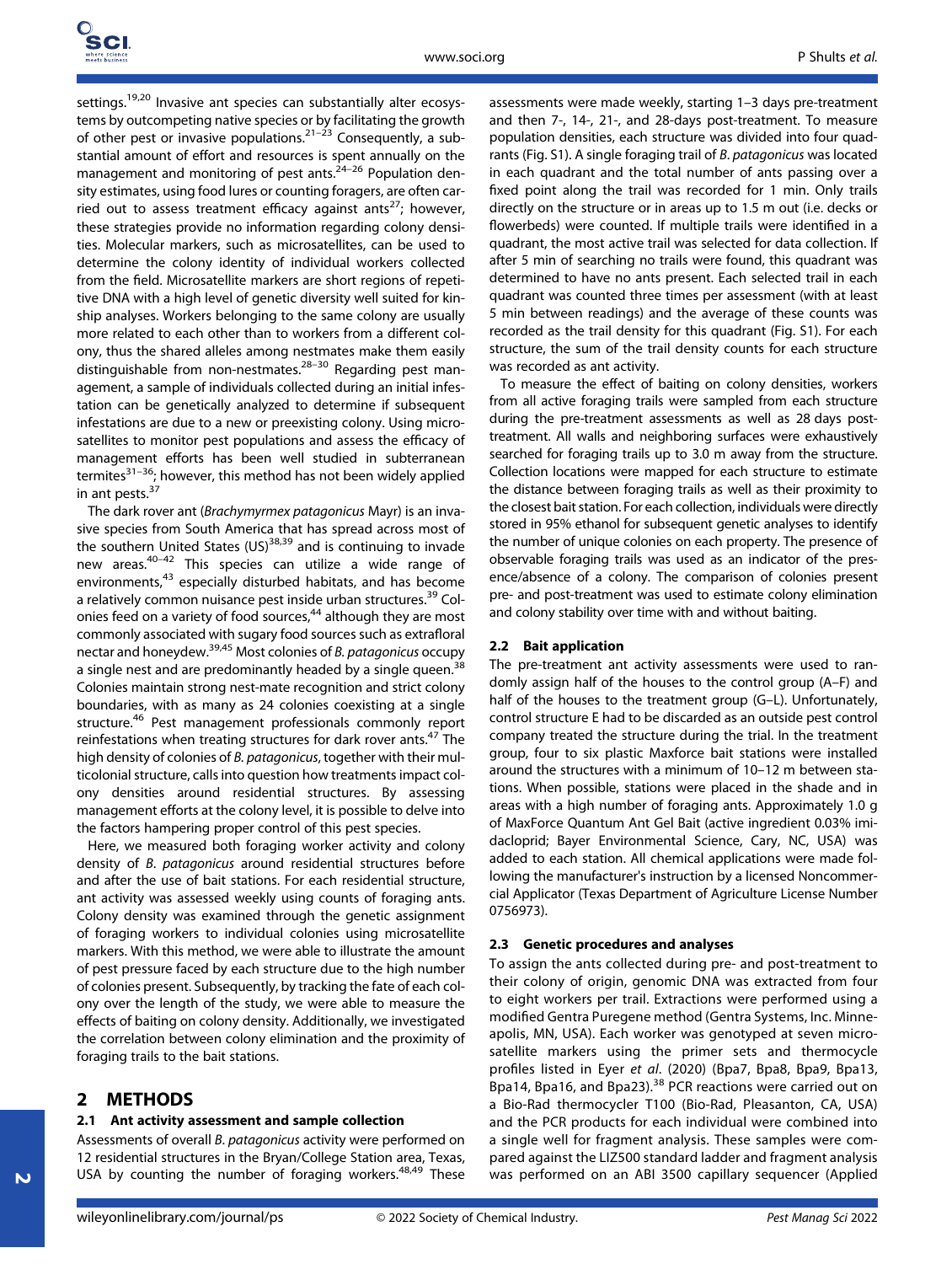



**Figure 1.** Ant activity over time (mean  $\pm$  SE). The percentage of the original density counts is shown in parentheses.

| <b>Table 1.</b> Ant densities over time                                                                                                      |                      |                                 |                              |                    |                      |  |  |  |
|----------------------------------------------------------------------------------------------------------------------------------------------|----------------------|---------------------------------|------------------------------|--------------------|----------------------|--|--|--|
|                                                                                                                                              |                      | Days post-treatment             |                              |                    |                      |  |  |  |
|                                                                                                                                              | 0                    |                                 | 14                           | 21                 | 28                   |  |  |  |
| Control                                                                                                                                      | 151.8a<br>$(100\%)$  | 144.6 a<br>$(95.3\%)$           | 149.4 a<br>$(98.4\%)$        | 132.8 a<br>(87.5%) | 193.8 a<br>(127.7%)  |  |  |  |
| Treatment                                                                                                                                    | 194.3 a<br>$(100\%)$ | 27.5 <sub>b</sub><br>$(14.2\%)$ | 30.7 <sub>b</sub><br>(17.5%) | 8.8 b<br>$(4.5\%)$ | 56.8 b<br>$(29.2\%)$ |  |  |  |
| The percentage of the original pre-treatment ant activity<br>$(0-day)$<br>accoccmont) is shown in naronthosos. Numbors followed by different |                      |                                 |                              |                    |                      |  |  |  |

ssessment) is shown in parentheses. Numbers followed by different letters were found to be significantly different (Student's ttest,  $P \leq 0.05$ ).

Biosystems, Foster City, CA, USA). The alleles for each sample were identified on Geneious v.9.1.<sup>50</sup>

Genotypic differentiation was tested between each pair of trails collected from the same structure. To determine colony identity, log-likelihood G-tests were implemented in GENEPOP v.4.7.<sup>51</sup> A standard Bonferroni correction was performed on the Fisher's probability test to account for multiple comparisons. The assignment of trails to colonies was visualized using the Bayesian clustering method implemented in STRUCTURE v.2.3.4.<sup>52</sup> For each structure, simulations were run with K ranging from one to the number of trails sampled (max  $=$  30), with 20 replications for each number of K. Each run comprised a first step of a 50 000 burn-in period and 100 000 iterations of the Markov chain Monte Carlo (MCMC). The most likely number of genetic clusters was determined using the method of Puechmaille<sup>53</sup> implemented in StructureSelector.<sup>54</sup>

#### 2.4 Statistical analyses

The mean ant activity level was analyzed using a repeatedmeasures ANOVA with a Student's t-test to compare the control and treatment groups at each assessment interval. The mean number of colonies was analyzed using an ANOVA with Student's t-test. These tests were used to compare the number of colonies between the treatment and control groups during the pre-treatment assessments, as well as to compare the pre- and post-treatment colony numbers for each group. Both ant activity and colony density are reported as the mean  $\pm$  standard error. A linear regression was used to compare the correlation between colony elimination and a colony's proximity to the bait stations. A chi-squared test was used to compare the proportion of colonies eliminated between the distances of <1.5, 1.5–3.0, 3.1–4.5, and >4.5 m. All analyses were performed with JMP Pro version 14.

| Table 2. Number of rover ant colonies collected during the pre- and post-treatment collection as well as the number of original colonies recovered |              |            |                          |                                       |  |
|----------------------------------------------------------------------------------------------------------------------------------------------------|--------------|------------|--------------------------|---------------------------------------|--|
| Group                                                                                                                                              | Structure ID | Collection | Total number of colonies | Number of original colonies recovered |  |
| Control                                                                                                                                            | A            | Pre-treat  | 17                       |                                       |  |
|                                                                                                                                                    |              | Post-treat | 15                       | 12                                    |  |
| Control                                                                                                                                            | B            | Pre-treat  | 12                       |                                       |  |
|                                                                                                                                                    |              | Post-treat | 14                       | 8                                     |  |
| Control                                                                                                                                            | C            | Pre-treat  | 18                       |                                       |  |
|                                                                                                                                                    |              | Post-treat | 21                       | 14                                    |  |
| Control                                                                                                                                            | D            | Pre-treat  | 6                        |                                       |  |
|                                                                                                                                                    |              | Post-treat | 4                        | 4                                     |  |
| Control                                                                                                                                            | F            | Pre-treat  | 8                        |                                       |  |
|                                                                                                                                                    |              | Post-treat | 6                        | 5                                     |  |
| Treatment                                                                                                                                          | G            | Pre-treat  | 4                        |                                       |  |
|                                                                                                                                                    |              | Post-treat | 0                        | 0                                     |  |
| Treatment                                                                                                                                          | H            | Pre-treat  |                          |                                       |  |
|                                                                                                                                                    |              | Post-treat | 2                        |                                       |  |
| Treatment                                                                                                                                          |              | Pre-treat  | 9                        |                                       |  |
|                                                                                                                                                    |              | Post-treat | 6                        | 4                                     |  |
| Treatment                                                                                                                                          | J            | Pre-treat  | 6                        |                                       |  |
|                                                                                                                                                    |              | Post-treat | 3                        | 2                                     |  |
| Treatment                                                                                                                                          | Κ            | Pre-treat  | 9                        |                                       |  |
|                                                                                                                                                    |              | Post-treat | 4                        | 3                                     |  |
| Treatment                                                                                                                                          |              | Pre-treat  |                          |                                       |  |
|                                                                                                                                                    |              | Post-treat |                          |                                       |  |

 $\overline{\mathbf{u}}$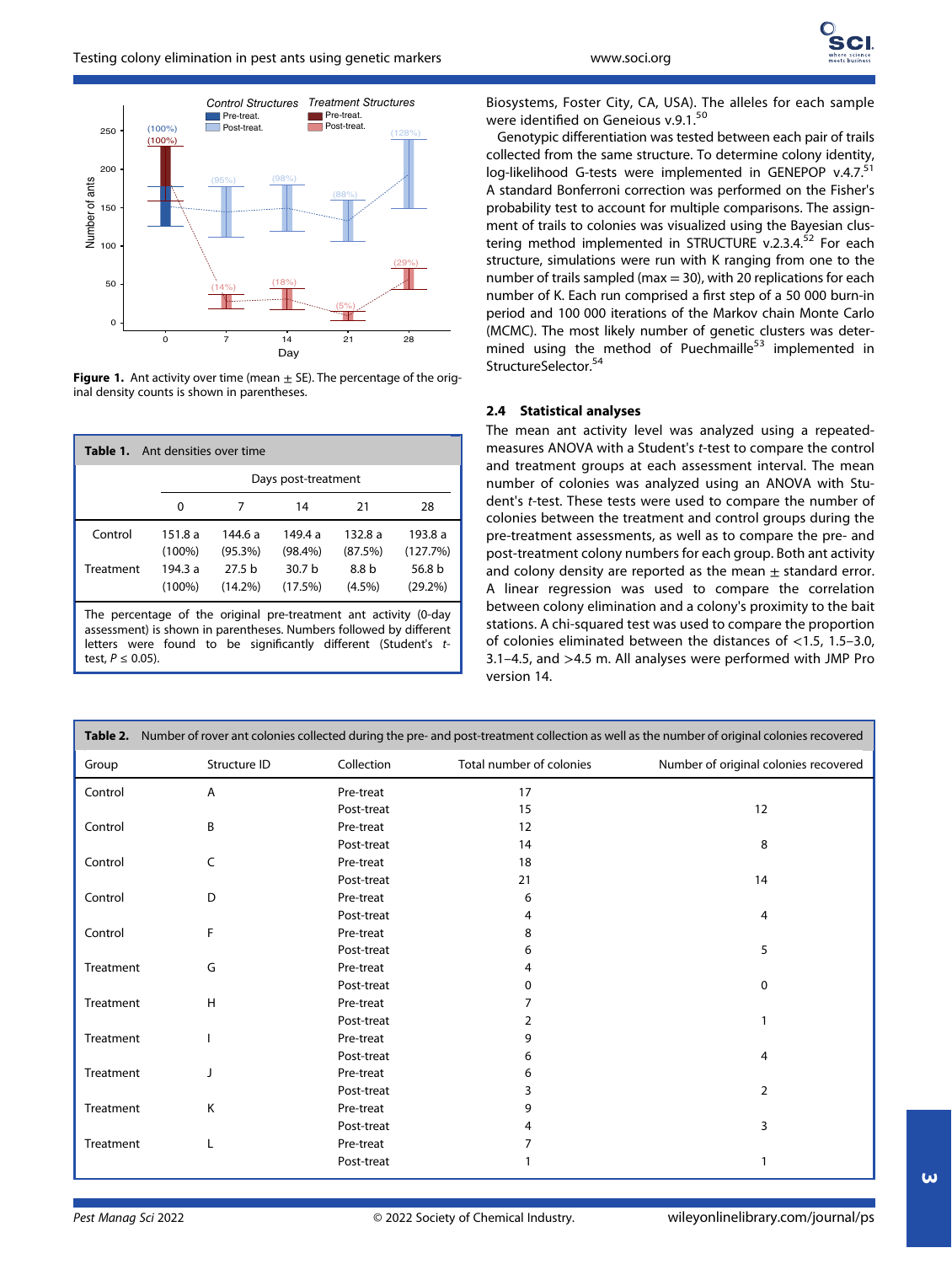

Figure 2. Change in colony number 28 days after bait treatment in the control (a) and treatment (b) groups. The total number of original and new colonies found at each structure (A–L). Note that the y axes of (a) and (b) are different scales.



Figure 3. Some of the structures used in this study. Sample collections (denoted with letters followed by a number) mapped to the location around the structure. The post-treatment collections are denoted in bold. For the treatment structures, the location of the bait stations is represented by a red rectangle. Sample collections that were found to be the same colony are grouped together and denoted with a shaded area. Below each diagram are the structure plots assigning colony designations for the pre- (top) and post-treatment collections. Colonies present at both the initial and ending collection are connected with a solid line.

 $\blacktriangle$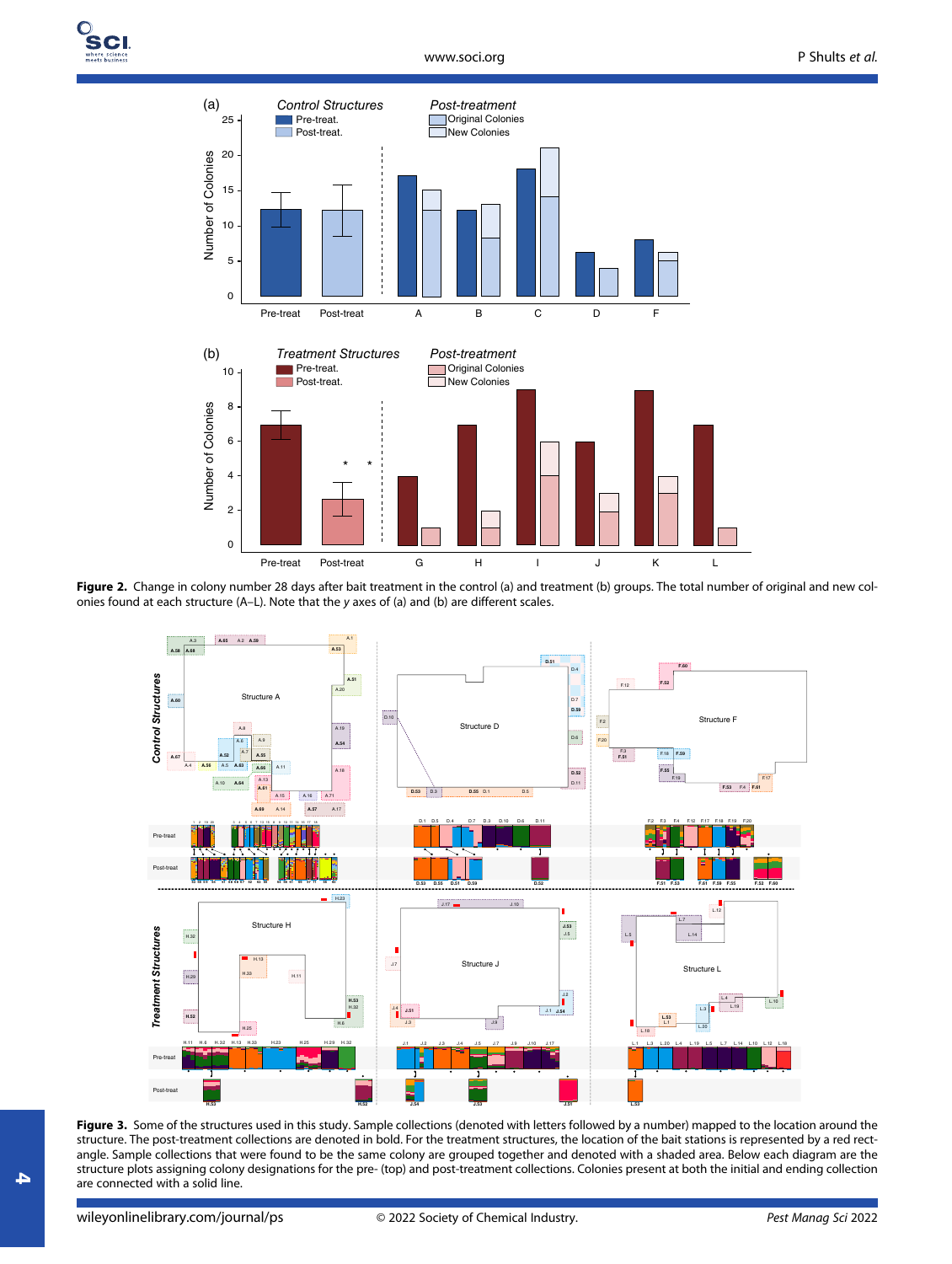# 3 RESULTS

During the pre-treatment assessments, the level of ant activity observed at structures subsequently used as control (151.8  $\pm$  25.9) was not significantly different from the activity observed at structures later assigned to the treatment (194.3  $\pm$  35.9,  $P = 0.615$ ; Table 1). Seven days post-treatment, there was an 85% reduction in the number of foraging ants at the treatment structures (27.5  $\pm$  9.4), and this reduction reached 95% at 21 days post-treatment (8.8  $\pm$  5.8; Fig. 1). Overall, the bait treatment significantly reduced the ant activity of the treated structures for all assessment periods after treatment (all  $P < 0.05$ ). In contrast, the number of foraging ants found on the control structures during each assessment period was comparable throughout the trial (Fig. 1). Interestingly, a slight increase in activity was observed in both the treatment and control groups 28 days after treatment, potentially due to seasonality or a rain event.

In total, 1001 workers were genotyped at seven polymorphic loci. From the pre-treatment collections, a total of 103 B. patagonicus colonies were identified: 61 from the structures in the control group and 42 from the structures in the treatment group (Table 2). This corresponds to an average of nine colonies per structure (9.36  $\pm$  1.36), with a range of 4 to 18. In the post-treatment collections, 60 colonies were identified from the control structures and 16 from the treatment structures. A lower number of colonies was found in the treatment group



Figure 4. (a) Effect of proximity of colonies to bait stations on colony elimination (linear regression). The size of the circles represents the number of colonies found at that distance from a bait station. (b) The total number of original colonies that were present or absent at day 28, and their distance from the closest bait station (chi-squared).

 $(7.0 + 0.78)$  during the pre-treatment assessment compared to the control group (12.2  $\pm$  2.38, P = 0.051; Fig. 2). The number of colonies found at the control structures pre-treatment was not significantly different from the number observed after treatment (12.0;  $P = 0.961$ ). Conversely, there was a significant reduction in the mean number of colonies per structure in the treatment group 28 days post-treatment (2.67  $\pm$  0.88) compared to the number of colonies found pre-treatment ( $P = 0.004$ ; Fig. 2).

The number of colonies at the control structures remained relatively constant throughout the trial (Fig. 3). Of the colonies identified from the pre-treatment assessment, ∼71% of the original colonies were recovered after 28 days (Table 2). In contrast, only about 26% of the original colonies were recollected from the treated structures (Fig. 3, see also Figs S2 and S3). There was a slight correlation between whether a colony was eliminated and the proximity of their foraging trails to a bait station, although this was not highly significant ( $P = 0.098$ ; Fig. 4(a)). Most of the colonies (20 of 23) with foraging trails located less than 1.5 m from a bait station were eliminated; a significantly higher proportion than was observed in colonies located further away (11 of 19)  $(P = 0.005;$  Fig. 4b). Many of the colonies located between 1.5 and 3.0 m away from the bait stations were also eliminated (seven of 11). Colony elimination was more inconsistent when colonies with foraging trails were more than 3 m from a bait station. Half of these colonies (four of eight) persisted until the end of the trial (Fig. 4(b)).

# 4 DISCUSSION

Counting the number of foraging workers can be informative but offers limited insight into the colony-level effects of a treatment application. By incorporating both methods into our study, we gained a better understanding of the overall rover ant population at each structure and were therefore able to better assess the success of this treatment strategy. We found that the use of imidacloprid in bait stations significantly reduced both the level of ant activity and colony density of B. patagonicus around residential structures. Of the original colonies identified pre-treatment, only 25% remained at the treated structures by the end of the study; far fewer than the number persisting at the control structures (~70%) (Table 2, Figs S2 and S3). Keefer<sup>43</sup> tested five different active ingredients as liquid perimeter treatments against B. patagonicus and found variability in efficacy across these products. The mean percentage reduction in the number of foraging ants across the top-performing insecticides was between 61.6% and 84.3% at 30 days. Here, the use of bait stations alone showed a similar reduction in the number of foraging ants (70.8%) after 28 days. While highly effective, none of these products were able to provide complete control of dark rover ant infestations, and thus we propose and discuss some of the biological reasons that could be contributing to the difficulty in controlling this species.

Providing sufficient evidence for colony elimination in field experiments is challenging as there is no consensus on what constitutes an appropriately rigorous test of elimination. We have chosen to use the presence/absence of a colony relative to the pre-treatment assessments as an indicator of colony elimination, although other possibilities exist (i.e. relocation) that could explain the reduction in the number of colonies observed. More detailed studies involving more thorough inspections over prolonged periods of time would be needed to determine if the reduction in the number of colonies at the treatment structures was truly due to total colony elimination or merely elimination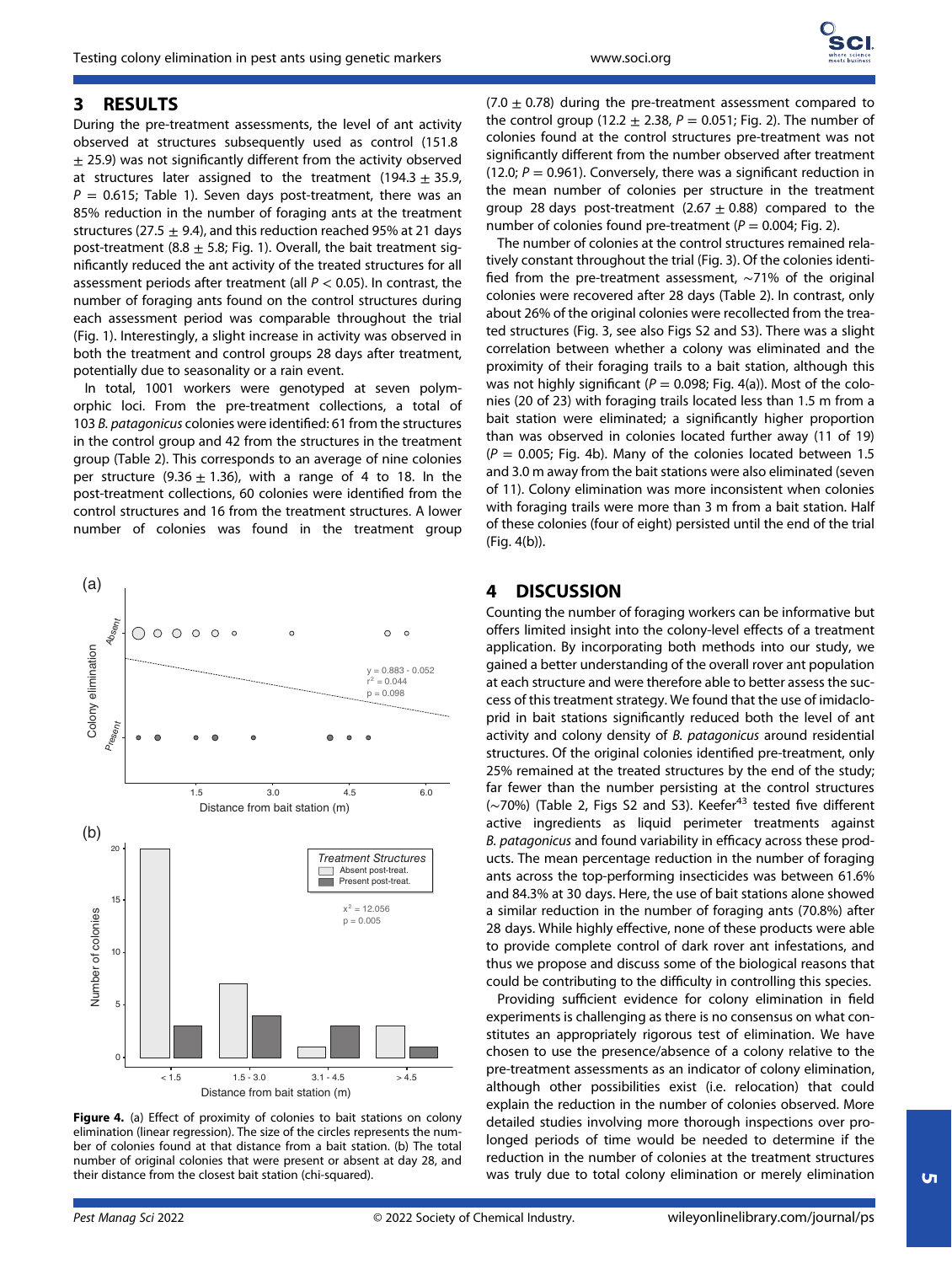from the structure. In our study, we carefully sampled ants from all trails within 3 m of the structure, so if colonies relocated they would have had to move at least 3 m away for us to miss them. Regardless, the presence of the bait stations clearly provides a level of control for these structures against B. patagonicus. While there was no reduction in the colony density at the control structures, many new colonies were identified after 28 days (Fig. 2(a)). These were either missed during the initial collection or outcompeted and replaced an existing colony. This replacement was also observed at the treatment structures, although not enough to counteract the effect of the treatment (Fig. 2(b)). Determining the rate at which these colonies can be replenished once eliminated will be important in understanding the overall effectiveness of using baits against this species. Additionally, the high rate of colony turnover could be contributing to the difficulty in controlling dark rover ant infestations.

Laboratory evidence suggests that several common active ingredients have reduced efficacy against dark rover ants.<sup>44,55</sup> However, baits containing imidacloprid are highly effective against this species,<sup>55</sup> thus the colonies that persisted around the treatment structures may not have acquired the bait. Many of the rover ant colonies were found in the same general area after 28 days (Fig. 3), and this would indicate that their foraging range is quite small and very consistent. Some colonies' reluctance to venture far from their established foraging area could have contributed to their persistence through the treatment. In our study, only three colonies with foraging trails <1.5 m from the bait station were not eliminated (located 0.5, 1.0, and 1.0 m from the bait). The high consistency of trail foraging over time and short range suggests that baits should be applied directly on the trail to ensure feeding by the targeted colony. Additionally, the only way for numerous colonies to cohabitate in such a small area is if there are abundant resources to sustain them. These alternative food sources could have also reduced the effectiveness of these bait stations.

To date, much of invasive ant control has been focused on highly dominant and destructive ant species, which mainly exhibit reduced intraspecific aggression and supercolonial populations.<sup>29,56,57</sup> In these species, aggression is lost toward nonnestmates and individual nests can contain numerous queens.<sup>56,58,59</sup> This leads to the collapse of colony boundaries and populations consist of a network of interconnected nests exchanging brood, workers, and resources. This network of genetically similar nests is called a supercolony and may cover up to thousands of kilometers.<sup>23</sup> In these instances, a reduction in the overall number of workers is preferable as the total elimination of the whole supercolony would be nearly impossible. When baiting for supercolonial species, the number of bait stations required to achieve significant control can be directly proportional to the density of foraging ants, $14$  although this can vary depending on foraging strategy and nest density.<sup>60,61</sup> The introduced population of B. patagonicus contrasts with these commonly treated ant species,<sup>56,58,62</sup> as it maintains colony boundaries.<sup>46</sup> Consequently, a high number of distinct colonies can infest a single structure. In this case, it appears that the number of bait stations required for higher rates of control is proportional to the colony density rather than overall forager activity.

Due to the unicolonial structure observed in most treated species, using microsatellite markers to test for colony elimination has not been readily applied in ants as it would not provide useful information regarding the fate of colonies. Yet, like B. patagonicus, several pest ant species are not supercolonial, and exhibit multicolonial populations. $63-66$  For these species, the assessment of colony density could therefore be useful in determining the overall success of a treatment.<sup>67</sup> In *B. patagonicus*, most colonies forage using a single trail<sup>46</sup>; however, other multicolonial ant species are likely to exhibit different foraging strategies and different colony densities. These factors would affect the overall efficacy of a treatment. Investigating how different ants compete across the landscape as well as the extent of the foraging range of each species will surely enhance specific baiting strategies for the various pest species.

# ACKNOWLEDGEMENTS

We thank the Urban Endowment Fund at Texas A&M University and Bayer Environmental Sciences for providing funding for this work. We also thank Steven Richardson and Morgan Thompson for their help collecting ants.

## CONFLICT OF INTEREST

Bayer Environmental Sciences had no role in the collection, analyses, or interpretation of data; in the writing of the original manuscript; or in the decision to publish the results.

## DATA AVAILABILITY STATEMENT

The data that support the findings of this study are available from the corresponding author upon reasonable request.

## SUPPORTING INFORMATION

Supporting information may be found in the online version of this article.

# **REFERENCES**

- 1 Lowe S, Browne M, Boudjelas S and De Poorter M, 100 of the world's worst invasive alien species: a selection from the global invasive species database. Invasive Species Specialist Group, Auckland (2000).
- 2 Oster GF and Wilson EO, Caste and Ecology in the Social Insects. Princeton University Press, Princeton (1978).
- 3 Hamilton WD, Altruism and related phenomena, mainly in social insects. Annu Rev Ecol 3:193–232 (1972).
- 4 Bonabeau E, Theraulaz G, Deneubourg J-L, Aron S and Camazine S, Self-organization in social insects. Trends Ecol Evol 12:188–193 (1997).
- 5 Hamilton WD, The genetical evolution of social behaviour II. J Theoret Biol 7:17–52 (1964).
- 6 Beshers SN and Fewell JH, Models of division of labor in social insects. Annu Rev Entomol 46:413–440 (2001).
- 7 Brian MV, Social Insects: Ecology and Behavioural Biology. Springer Science & Business Media, Dordrecht (2012).
- 8 Wilson EO, Success and Dominance in Ecosystems: The Case of the Social Insects. Ecology Institute, Oldendorf/Luhe (1990).
- 9 Rust MK and Su N-Y, Managing social insects of urban importance. Annu Rev Entomol 57:355–375 (2012).
- 10 Hedges SA and Moreland D. Field Guide for the Management of Structure-Infesting Ants, GIE Media, Inc., Valley View, Ohio, USA (1992).
- 11 Buczkowski G, Trap–treat–release: horizontal transfer of fipronil in field colonies of black carpenter ants, Camponotus pennsylvanicus. Pest Manag Sci 75:2195–2201 (2019).
- 12 Soeprono AM and Rust MK, Effect of horizontal transfer of barrier insecticides to control argentine ants (hymenoptera: Formicidae). J Econ Entomol 97:1675–1681 (2004).
- 13 Sánchez-Bayo F, Insecticides mode of action in relation to their toxicity to non-target organisms. J Environ Anal Toxicol S 4:S4–S002 (2012).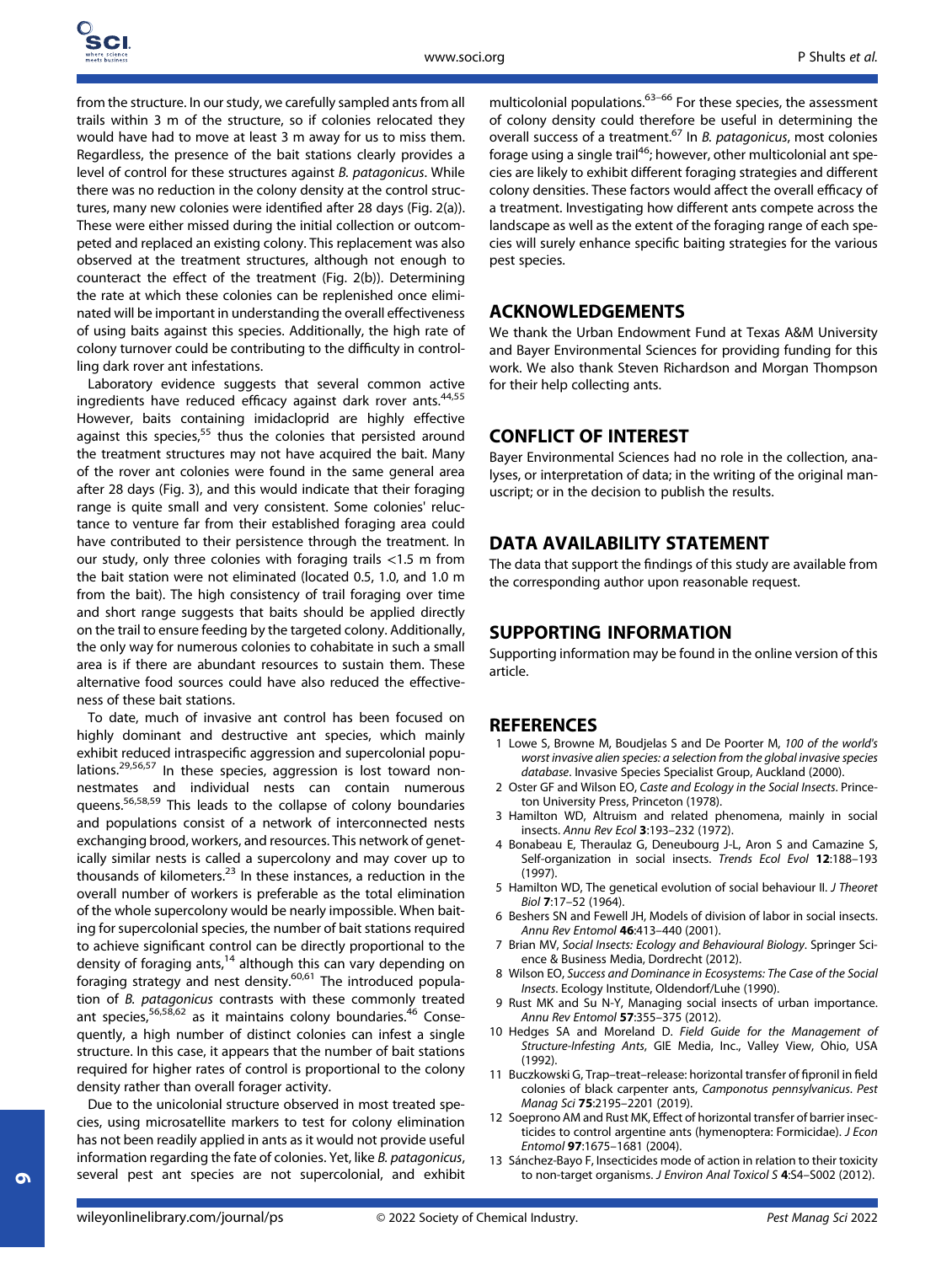- 14 Nelson EH and Daane KM, Improving liquid bait programs for argentine ant control: bait station density. Environ Entomol 36:1475– 1484 (2014).
- 15 Tay JW, Hoddle MS, Mulchandani A and Choe DH, Development of an alginate hydrogel to deliver aqueous bait for pest ant management. Pest Manag Sci 73:2028–2038 (2017).
- 16 Eger J Jr, Hamm R, Demark J, Chin-Heady E, Tolley M, Benson E et al., Durability of a novel durable bait for control of subterranean termites (Isoptera: Rhinotermitidae): results of five-year field aging studies. J Econ Entomol 107:1201–1205 (2014).
- 17 Su N-Y, A fluid bait for remedial control of subterranean termites. J Econ Entomol 108:274–276 (2015).
- 18 Buczkowski G, Roper E and Chin D, Polyacrylamide hydrogels: an effective tool for delivering liquid baits to pest ants (hymenoptera: Formicidae). J Econ Entomol 107:748–757 (2014).
- 19 Lach L and Thomas ML, Invasive ants in Australia: documented and potential ecological consequences. Aust J Entomol 47:275–288 (2008).
- 20 Williams DF, Biology, Impact, and Control of Introduced Species. Westview Press, Boulder, CO (1994).
- 21 Moller H, Lessons for invasion theory from social insects. Biol Conserv 78:125–142 (1996).
- 22 Ness J and Bronstein J, The effects of invasive ants on prospective ant mutualists. Biol Invasion 6:445–461 (2004).
- 23 Tsutsui ND and Suarez AV, The colony structure and population biology of invasive ants. Conserv Biol 17:48–58 (2003).
- 24 Rust MK, Reierson DA and Klotz JH, Pest management of argentine ants (Hymenoptera: Formicidae). J Entomol Sci 38:159-169 (2003).
- 25 Williams DF, Collins HL and Oi DH, The red imported fire ant (Hymenoptera: Formicidae): an historical perspective of treatment programs and the development of chemical baits for control. Am Entomol 47:146–159 (2001).
- 26 Della Lucia TM, Gandra LC and Guedes RN, Managing leaf-cutting ants: peculiarities, trends and challenges. Pest Manag Sci 70:14–23 (2014).
- 27 Chong K-F and Lee C-Y, Evaluation of liquid baits against field populations of the longlegged ant (Hymenoptera: Formicidae). J Econ Entomol 102:1586–1590 (2009).
- 28 Pamilo P, Gertsch P, Thorén P and Seppä P, Molecular population genetics of social insects. Annu Rev Ecol Syst 28:1–25 (1997).
- 29 Eyer P-A and Vargo EL, Breeding structure and invasiveness in social insects. Curr Opin Insect Sci 46:24–30 (2021).
- 30 Queller DC, Strassmann JE and Hughes CR, Microsatellites and kinship. Trends Ecol Evol 8:285–288 (1993).
- 31 Shults P, Richardson S, Eyer P-A, Chura M, Barreda H, Davis RW et al., Area-wide elimination of subterranean termite colonies using a novaluron bait. Insects 12:192 (2021).
- 32 Vargo EL and Husseneder C, Biology of subterranean termites: insights from molecular studies of Reticulitermes and Coptotermes. Annu Rev Entomol 54:379–403 (2009).
- 33 Vargo EL, Genetic structure of Reticulitermes flavipes and R. virginicus (Isoptera: Rhinotermitidae) colonies in an urban habitat and tracking of colonies following treatment with hexaflumuron bait. Environ Entomol 32:1271–1282 (2003).
- 34 Jones SC, Vargo EL, Keefer TC, Labadie P, Scherer CW, Gallagher NT et al., Efficacy of chlorantraniliprole in controlling structural infestations of the eastern subterranean termite in the USA. Insects 8:92 (2017).
- 35 Parman V and Vargo EL, Colony-level effects of imidacloprid in subterranean termites (Isoptera: Rhinotermitidae). J Econ Entomol 103: 791–798 (2010).
- 36 Vargo EL and Parman V, Effect of fipronil on subterranean termite colonies (Isoptera: Rhinotermitidae) in the field. J Econ Entomol 105: 523–532 (2012).
- 37 Colby D, Husseneder C and Foil L, Microsatellite genotyping of red imported fire ant (hymenoptera: Formicidae) colonies reveals that most colonies persist in plowed pastures. J Econ Entomol 101: 1062–1067 (2008).
- 38 Eyer PA, Espinoza EM, Blumenfeld AJ and Vargo EL, The underdog invader: breeding system and colony genetic structure of the dark rover ant (Brachymyrmex patagonicus Mayr). Ecol Evol 10:493–505 (2020).
- 39 MacGown JA, Hill JG and Deyrup MA, Brachymyrmex patagonicus (Hymenoptera: Formicidae), an emerging pest species in the southeastern United States. Fla Entomol 90:457–464 (2007).
- 40 Guénard B, First record of the emerging global pest Brachymyrmex patagonicus Mayr 1868 (Hymenoptera: Formicidae) from continental Asia. Asian Myrmecol 10:e010012 (2018).
- 41 Espadaler X and Pradera C, Brachymyrmex patagonicus and Pheidole megacephala, two new exotic ants in Spain (Hymenoptera, Formicidae). Iberomyrmex 8:4–10 (2016).
- 42 Carval D, Cotté V, Resmond R, Perrin B and Tixier P, Dominance in a ground-dwelling ant community of banana agroecosystem. Ecol Evol 6:8617–8631 (2016).
- 43 Calcaterra L, Cabrera S and Briano J, Local co-occurrence of several highly invasive ants in their native range: are they all ecologically dominant species? Insectes Soc 63:407-419 (2016).
- 44 Keefer TC. Biology, diet Preferences, and control of the dark rover ant Brachymyrmex patagonicus (Hymenoptera: Formicidae) in Texas. (2016).
- 45 Navarrete B, McAuslane H, Deyrup M and Peña JE, Ants (Hymenoptera: Formicidae) associated with Diaphorina citri (Hemiptera: Liviidae) and their role in its biological control. Fla Entomol 96:590-597  $(2013)$
- 46 Eyer PA, Shults PT, Chura MR, Moran MN, Thompson MN, Helms AM et al., Divide and conquer: multicolonial structure, nestmate recognition, and antagonistic behaviors in dense populations of the invasive ant Brachymyrmex patagonicus. Ecol Evol 11:4874–4886 (2021).
- 47 Mallis A and Story K, Handbook of Pest Control. MacNair-Dorland, New York (1969)
- 48 Buczkowski G, Scharf ME, Ratliff CR and Bennett GW, Efficacy of simulated barrier treatments against laboratory colonies of pharaoh ant. J Econ Entomol 98:485-492 (2005).
- 49 Rust MK, Reierson DA, Paine E and Blum LJ, Seasonal activity and bait preferences of the argentine ant (Hymenoptera: Formicidae). J Agric Urban Entomol 17:201–212 (2000).
- 50 Kearse M, Moir R, Wilson A, Stones-Havas S, Cheung M, Sturrock S et al., Geneious basic: an integrated and extendable desktop software platform for the organization and analysis of sequence data. Bioinformatics 28:1647–1649 (2012).
- 51 Rousset F, Genepop Version 4.7. 0. 2017), Lu pour vous, 85.
- 52 Pritchard JK, Stephens M and Donnelly P, Inference of population structure using multilocus genotype data. Genetics 155:945–959  $(2000)$
- 53 Puechmaille SJ, The program structure does not reliably recover the correct population structure when sampling is uneven: subsampling and new estimators alleviate the problem. Mol Ecol Resour 16:608– 627 (2016).
- 54 Li YL and Liu JX, StructureSelector: a web-based software to select and visualize the optimal number of clusters using multiple methods. Mol Ecol Resour 18:176–177 (2018).
- 55 Miguelena JG and Baker PB, Evaluation of liquid and bait insecticides against the dark rover ant (Brachymyrmex patagonicus). Insects 5: 832–848 (2014).
- 56 Eyer P-A, McDowell B, Johnson LN, Calcaterra LA, Fernandez MB, Shoemaker D et al., Supercolonial structure of invasive populations of the tawny crazy ant Nylanderia fulva in the US. BMC Evol Biol 18: 1–14 (2018).
- 57 Holway DA, Lach L, Suarez AV, Tsutsui ND and Case TJ, The causes and consequences of ant invasions. Annu Rev Ecol Syst 33:181–233  $(2002)$
- 58 Tsutsui ND, Suarez AV, Holway DA and Case TJ, Reduced genetic variation and the success of an invasive species. PNAS 97:5948–5953  $(2000)$
- 59 Fournier D, De Biseau JC and Aron S, Genetics, behaviour and chemical recognition of the invading ant Pheidole megacephala. Mol Ecol 18: 186–199 (2009).
- 60 Buczkowski G and Bennett G, Dispersed central-place foraging in the polydomous odorous house ant, Tapinoma sessile as revealed by a protein marker. Insectes Soc 53:282–290 (2006).
- 61 Heller N, Ingram K and Gordon D, Nest connectivity and colony structure in unicolonial argentine ants. Insectes Soc 55:397–403 (2008).
- 62 Chen W, O'Sullivan Á and Adams ES, Intraspecific aggression and the colony structure of the invasive ant Myrmica rubra. Ecol Entomol 43:263–272 (2018).
- 63 Kjeldgaard M, Eyer P-A, McMichael C, Bockoven A, King J, Hyodo A et al., Distinct colony boundaries and larval discrimination in polygyne red imported fire ants (Solenopsis invicta). Mol Ecol 31:1007– 1020 (2021).<https://doi.org/10.1111/mec.16264>.